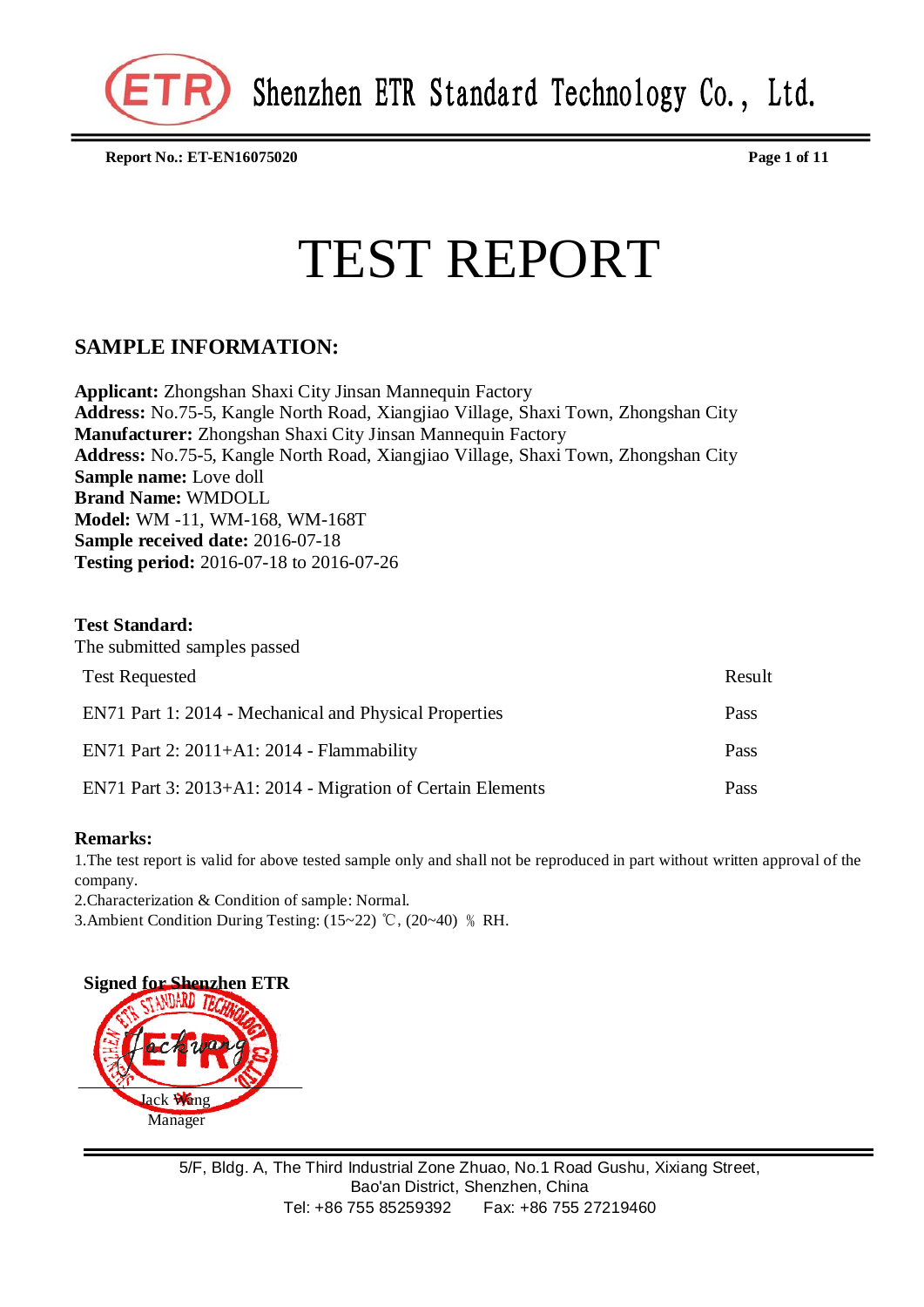

**Report No.: ET-EN16075020 Page 2 of 11 TEST CONDUCTED: (** Ⅰ **) MECHANICAL AND PHYSICAL PROPERTIES** AS PER EUROPEAN STANDARD ON SAFETY OF TOYS EN71-1: 2014 APPROPRIATE AGE GROUP FOR TESTING: OVER 3 YEARS. CLAUSE TESTING ITEMS ASSESSMENT 4 GENERAL REQUIREMENTS 4.1 MATERIAL CLEANLINESS………………………………………….. PASS 4.2 ASSEMBLY……………………………………………………………. N/A 4.3 FLEXIBLE PLASTIC SHEETING……………………………………. N/A 4.4 TOY BAGS……………………………………………………………... N/A 4.5 GLASS…………………………………………………………………. N/A 4.6 EXPANDING MATERIALS………………………………………….. N/A 4.7 EDGES…………………………………………………………………. N/A 4.8 POINTS AND METALLIC WIRES………………………………….... N/A 4.9 PROTRUDING PARTS………………………………………………... N/A 4.10 PARTS MOVING AGAINST EACH OTHER……………………….... N/A 4.10.1 FLODING AND SLIDING MECHANISMS………………………….. N/A 4.10.2 DRIVING MECHANISMS…………………………………………….. N/A 4.10.3 HINGES……………………………………………………………….... N/A 4.10.4 SPRINGS……………………………………………………………….. N/A 4.11 MOUTH-ACTUATED TOYS…………………………………………. N/A 4.12 BALLOONS……………………………………………………………. N/A 4.13 CORDS OF TOY KITES AND OTHER FLYING TOYS…………….. N/A 4.14 ENCLOSURES………………………………………………………..... N/A 4.14.1 TOYS WHICH A CHILD CAN ENTER………………………………. N/A 4.14.2 MASKS AND HELMETS……………………………………………… N/A 4.15 TOYS INTENDED TO BEAR THE MASS OF A CHILD……………. N/A 4.15.1 TOYS PROPELLED BY A CHILD OR BY OTHER MEANS……….. N/A

4.15.1.1 GENERAL…………………………………………………………….... N/A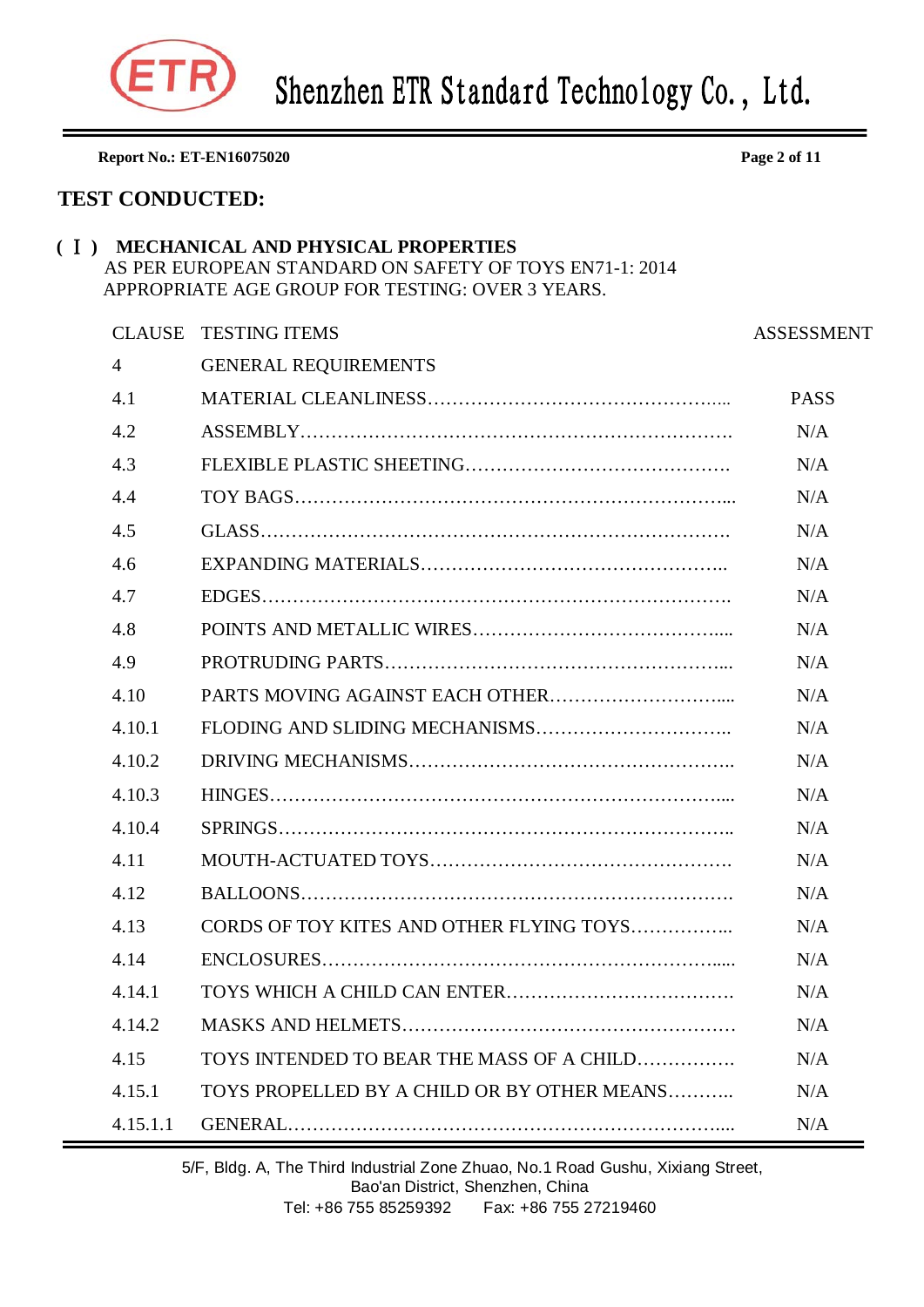

| <b>Report No.: ET-EN16075020</b><br>Page 3 of 11 |                                                                                         |     |
|--------------------------------------------------|-----------------------------------------------------------------------------------------|-----|
| 4.15.1.2                                         |                                                                                         | N/A |
| 4.15.1.3                                         |                                                                                         | N/A |
| 4.15.1.4                                         |                                                                                         | N/A |
| 4.15.1.5                                         |                                                                                         | N/A |
| 4.15.1.6                                         | TRANSMISSION AND WHEEL ARRANGEMENT                                                      | N/A |
| 4.15.2                                           |                                                                                         | N/A |
| 4.15.2.1                                         |                                                                                         | N/A |
| 4.15.2.2                                         |                                                                                         | N/A |
| 4.15.2.3                                         | SEAT PILLAR MINIMUM INSERTION MARK                                                      | N/A |
| 4.15.2.4                                         |                                                                                         | N/A |
| 4.15.3                                           |                                                                                         | N/A |
| 4.15.4                                           |                                                                                         | N/A |
| 4.15.5                                           |                                                                                         | N/A |
| 4.15.5.1                                         |                                                                                         | N/A |
| 4.15.5.2                                         |                                                                                         | N/A |
| 4.15.5.3                                         |                                                                                         | N/A |
| 4.15.5.4                                         | ADJUSTABLE AND FOLDING STEERING TUBES                                                   | N/A |
| 4.15.5.5                                         |                                                                                         | N/A |
| 4.15.5.6                                         |                                                                                         | N/A |
| 4.15.5.7                                         |                                                                                         | N/A |
| 4.16                                             |                                                                                         | N/A |
| 4.17                                             |                                                                                         | N/A |
| 4.17.1                                           |                                                                                         | N/A |
| 4.17.2                                           | PROJECTILE TOYS WITHOUT STORED ENERGY                                                   | N/A |
| 4.17.3                                           |                                                                                         | N/A |
| 4.17.4                                           |                                                                                         | N/A |
| 4.18                                             |                                                                                         | N/A |
| 4.19                                             | PERCUSSION CAPS SPECIFICALLY DESIGNED FOR USE IN<br>TOYS AND TOYS USING PERCUSSION CAPS | N/A |
| 4.20                                             |                                                                                         | N/A |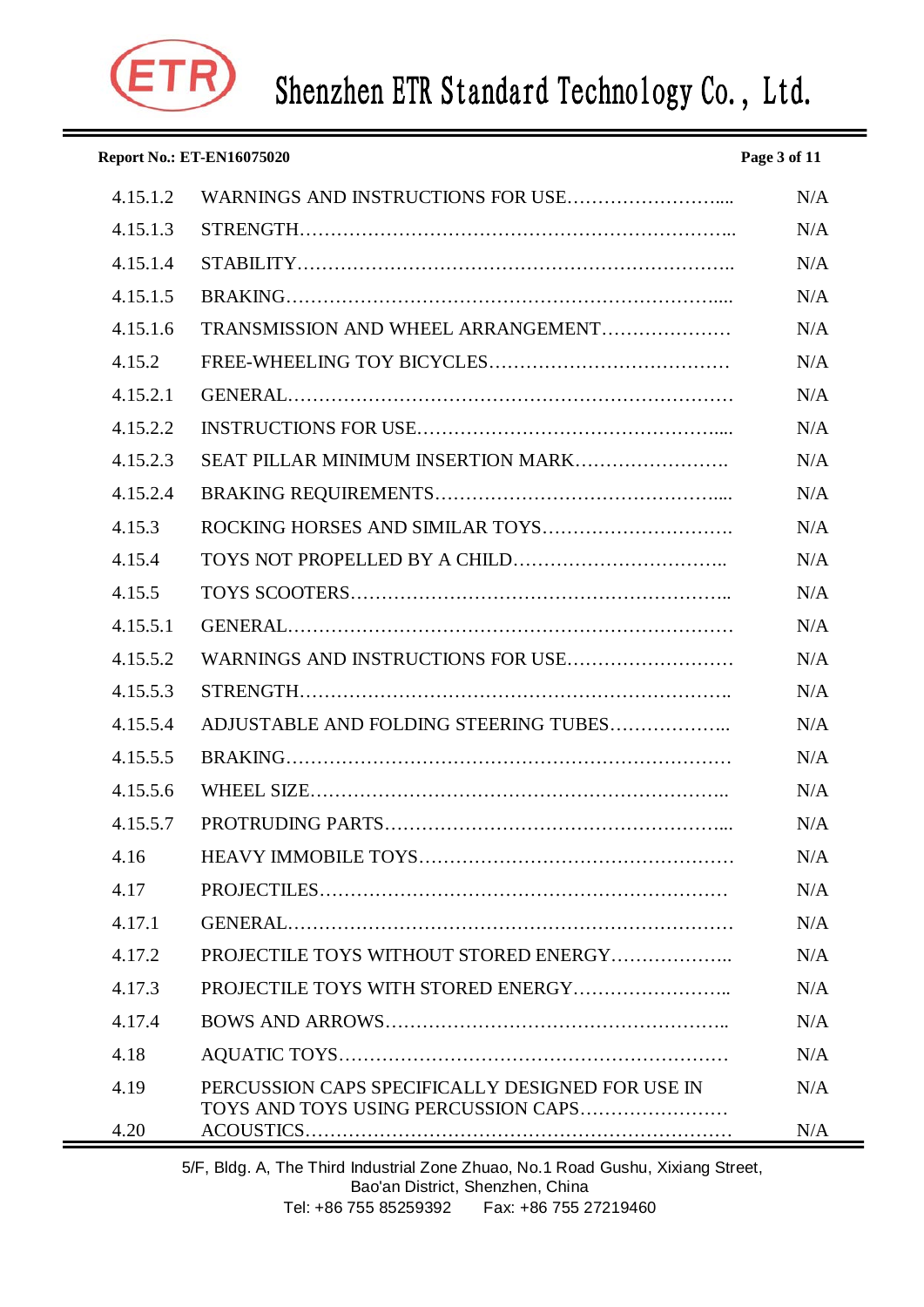

| <b>Report No.: ET-EN16075020</b><br>Page 4 of 11 |                                                                                      |             |  |  |
|--------------------------------------------------|--------------------------------------------------------------------------------------|-------------|--|--|
| 4.21                                             | TOYS CONTAINING A NON-ELECTRICAL HEAT SOURCE                                         | N/A         |  |  |
| 4.22                                             |                                                                                      | N/A         |  |  |
| 4.23                                             |                                                                                      | N/A         |  |  |
| 4.23.1                                           |                                                                                      | N/A         |  |  |
| 4.23.2                                           | TOYS OTHER THAN MAGNETIC/ELECTRICAL<br>EXPERIMENTAL SET INTENDED FOR CHILDREN OVER 8 | N/A         |  |  |
| 4.23.3                                           | MAGNETIC/ELECTRICAL EXPERIMENTAL SET INTENDED                                        | N/A         |  |  |
| 4.24                                             |                                                                                      | N/A         |  |  |
| 4.25                                             |                                                                                      | N/A         |  |  |
| 5                                                | TOYS INTENDED FOR CHILDREN UNDER 36 MONTHS                                           | N/A         |  |  |
| 5.1                                              |                                                                                      | N/A         |  |  |
| 5.2                                              | SOFT-FILLED TOYS AND SOFT-FILLED PART OF A TOY                                       | N/A         |  |  |
| 5.3                                              |                                                                                      | N/A         |  |  |
| 5.4                                              | CORDS, CHAINS AND ELECTRICAL CABLES IN TOYS                                          | N/A         |  |  |
| 5.5                                              |                                                                                      | N/A         |  |  |
| 5.6                                              | SPEED LIMITATION OF ELECTRICALLY-DRIVEN REDE ON                                      | N/A         |  |  |
| 5.7                                              | $TOYS$                                                                               | N/A         |  |  |
| 5.8                                              |                                                                                      | N/A         |  |  |
| 5.9                                              | TOYS COMPRISING MONOFILAMENT FIBRES                                                  | N/A         |  |  |
| 5.10                                             |                                                                                      | N/A         |  |  |
| 5.11                                             |                                                                                      | N/A         |  |  |
| 5.12                                             |                                                                                      | N/A         |  |  |
| 5.13                                             |                                                                                      | N/A         |  |  |
| 5.14                                             | STRAPS INTENDED TO BE WORN FULL OR PARTIALLY                                         | N/A         |  |  |
| 6                                                |                                                                                      | <b>PASS</b> |  |  |
| 7                                                | WARNINGS AND INSTRUCTIONS FOR USE                                                    | N/A         |  |  |
| 7.1                                              |                                                                                      | N/A         |  |  |
| 7.2                                              | TOYS NOT INTENDED FOR CHILDREN UNDER 36 MONTHS                                       | N/A         |  |  |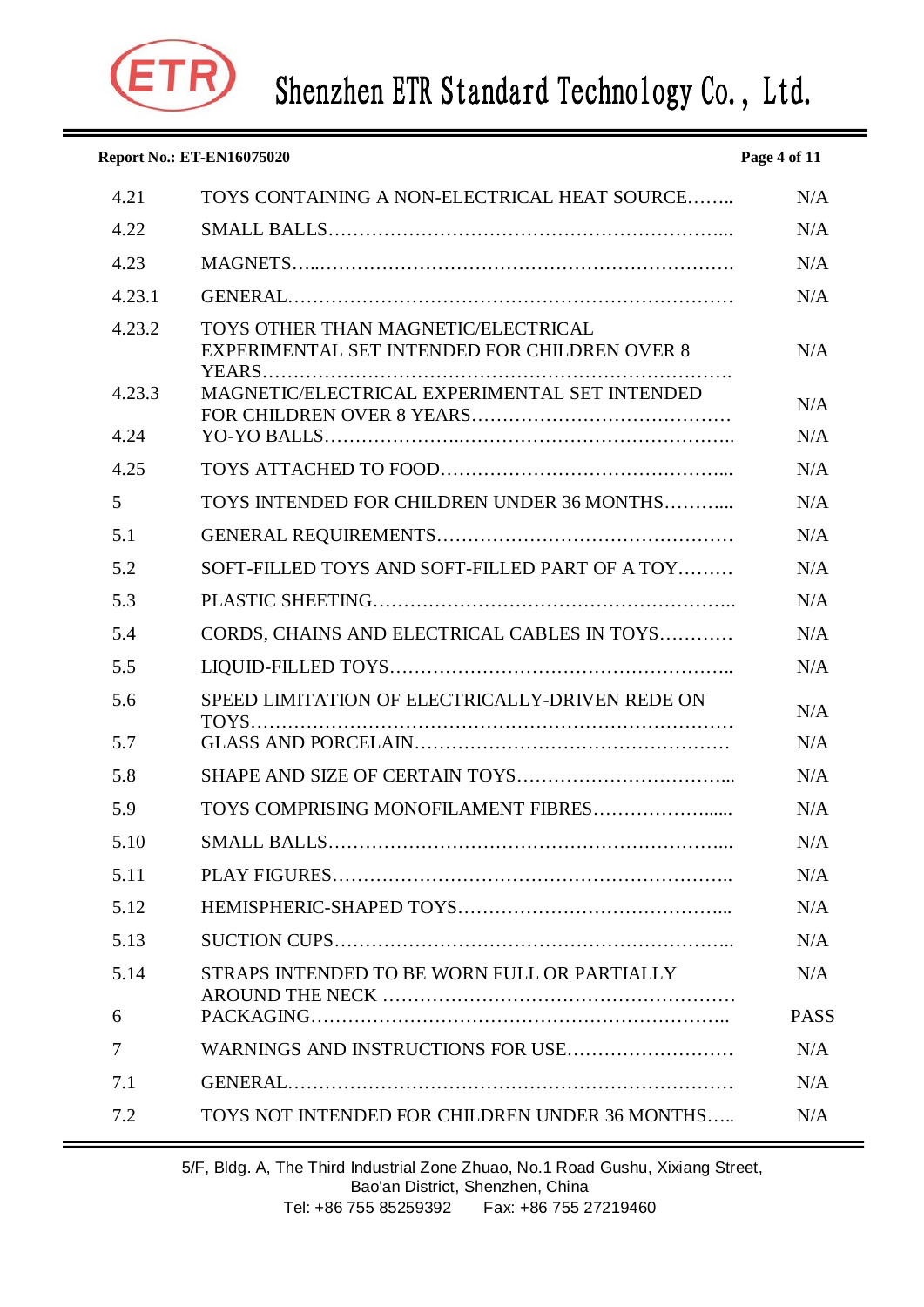

|       | <b>Report No.: ET-EN16075020</b>                                                                     | Page 5 of 11 |
|-------|------------------------------------------------------------------------------------------------------|--------------|
| 7.3   |                                                                                                      | N/A          |
| 7.4   |                                                                                                      | N/A          |
| 7.5   |                                                                                                      | N/A          |
| 7.6   | HAZARDOUS SHARP FUNCTIONAL EDGES AND POINTS                                                          | N/A          |
| 7.7   |                                                                                                      | N/A          |
| 7.7.1 | TOYS WITH PROJECTILES WHICH ARE ABLE TO DISCHARGE<br>AN OBJECT OTHER THAN THAT PROVIDED WITH THE TOY | N/A          |
| 7.7.2 | TOYS CAPABLE OF DISCHARGING A PROJECTILE WITH A                                                      | N/A          |
| 7.8   | IMITATION PROTECTIVE MASKS AND HELMETS                                                               | N/A          |
| 7.9   |                                                                                                      | N/A          |
| 7.10  | ROLLER SKATES, INLINE SKATES AND TOY SKATEBOARDS                                                     | N/A          |
| 7.11  | TOYS INTENDED TO BE STRUNG ACROSS A CRADLE, COT,                                                     | N/A          |
| 7.12  |                                                                                                      | N/A          |
| 7.13  | PERCUSSION CAPS SPECIFICALLY DESIGNED FOR USE IN                                                     | N/A          |
| 7.14  |                                                                                                      | N/A          |
| 7.15  |                                                                                                      | N/A          |
| 7.16  | TOYS INTENDED TO BEAR THE MASS OF A CHILD                                                            | N/A          |
| 7.17  |                                                                                                      | N/A          |
| 7.18  |                                                                                                      | N/A          |
| 7.19  |                                                                                                      | N/A          |
| 7.20  | MAGNETIC/ELECTRICAL EXPERIMENTS SETS                                                                 | N/A          |
| 7.21  | TOYS WITH ELECTRICAL CABLES EXCEEDING 300MM IN                                                       | N/A          |
| 7.22  | TOYS WITH CORDS OR CHAINS INTENDED FOR CHILDREN<br>OF 18 MONTHS AND OVER BUT UNDER 36 MONTHS         | N/A          |
| 8     |                                                                                                      | N/A          |
| 8.1   |                                                                                                      | N/A          |
| 8.2   |                                                                                                      | N/A          |
| 8.3   |                                                                                                      | <b>PASS</b>  |
| 8.4   |                                                                                                      | <b>PASS</b>  |

5/F, Bldg. A, The Third Industrial Zone Zhuao, No.1 Road Gushu, Xixiang Street, Bao'an District, Shenzhen, China Tel: +86 755 85259392 Fax: +86 755 27219460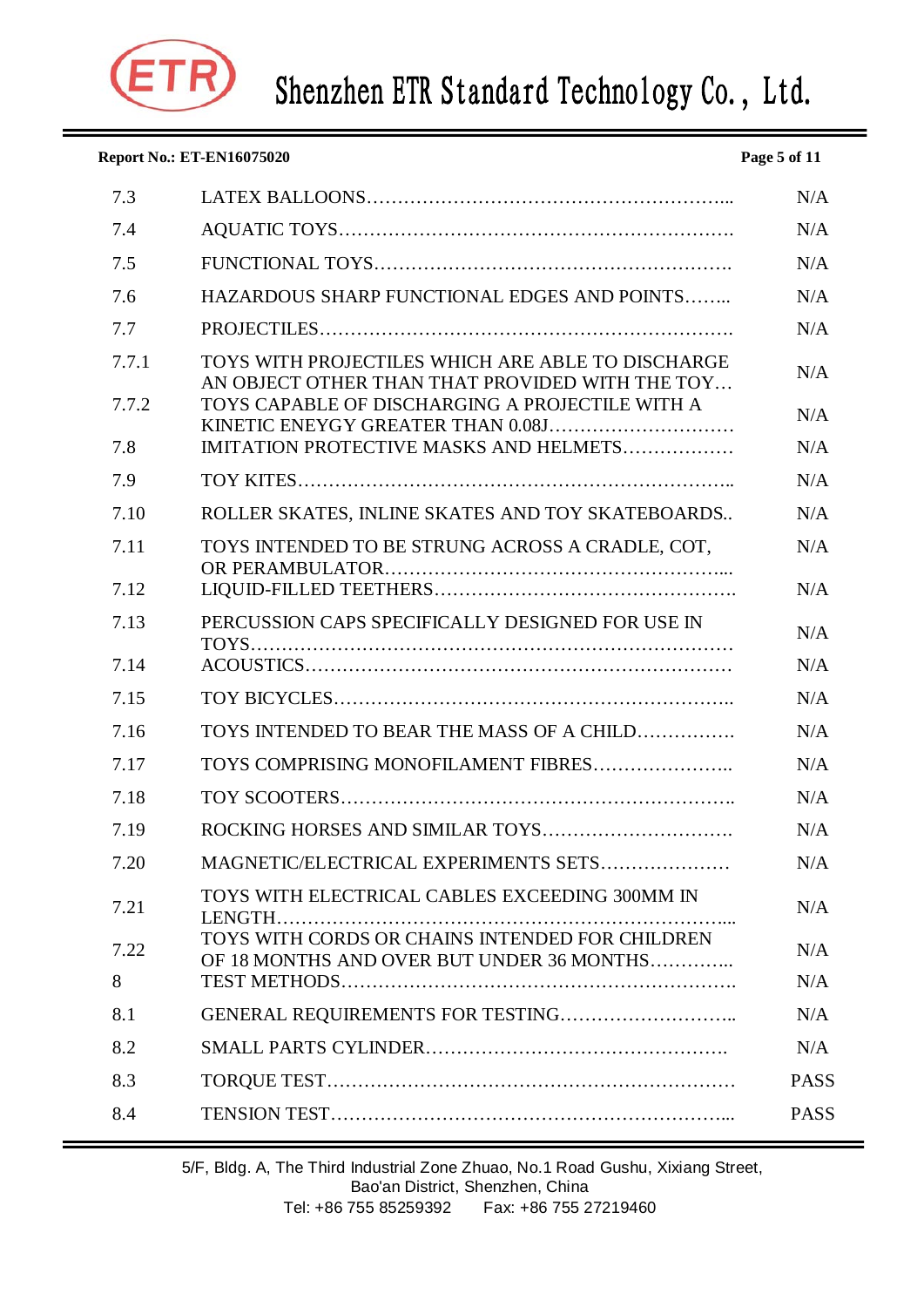

| <b>Report No.: ET-EN16075020</b><br>Page 6 of 11 |                                                 |             |  |  |
|--------------------------------------------------|-------------------------------------------------|-------------|--|--|
| 8.5                                              |                                                 | N/A         |  |  |
| 8.6                                              |                                                 | N/A         |  |  |
| 8.7                                              |                                                 | N/A         |  |  |
| 8.8                                              |                                                 | <b>PASS</b> |  |  |
| 8.9                                              |                                                 | N/A         |  |  |
| 8.10                                             |                                                 | N/A         |  |  |
| 8.11                                             |                                                 | N/A         |  |  |
| 8.12                                             |                                                 | N/A         |  |  |
| 8.13                                             |                                                 | N/A         |  |  |
| 8.14                                             |                                                 | N/A         |  |  |
| 8.15                                             |                                                 | N/A         |  |  |
| 8.16                                             |                                                 | N/A         |  |  |
| 8.17                                             |                                                 | N/A         |  |  |
| 8.18                                             |                                                 | N/A         |  |  |
| 8.19                                             |                                                 | N/A         |  |  |
| 8.20                                             |                                                 | N/A         |  |  |
| 8.21                                             |                                                 | N/A         |  |  |
| 8.22                                             |                                                 | N/A         |  |  |
| 8.23                                             |                                                 | N/A         |  |  |
| 8.24                                             | DETERMINATION OF KINETIC ENERGY                 | N/A         |  |  |
| 8.25                                             |                                                 | N/A         |  |  |
| 8.26                                             |                                                 | N/A         |  |  |
| 8.27                                             | STRENGTH OF TOY SCOOTER STEERING TUBES          | N/A         |  |  |
| 8.28                                             | DETERMINATION OF EMISSION SOUND PRESSURE LEVELS | N/A         |  |  |
| 8.29                                             | DETERMINATION OF SPEED OF ELECTRICALLY DRIVEN   | N/A         |  |  |
| 8.30                                             |                                                 | N/A         |  |  |
| 8.31                                             |                                                 | N/A         |  |  |
| 8.32                                             |                                                 | N/A         |  |  |
| 8.33                                             |                                                 | N/A         |  |  |

5/F, Bldg. A, The Third Industrial Zone Zhuao, No.1 Road Gushu, Xixiang Street, Bao'an District, Shenzhen, China Tel: +86 755 85259392 Fax: +86 755 27219460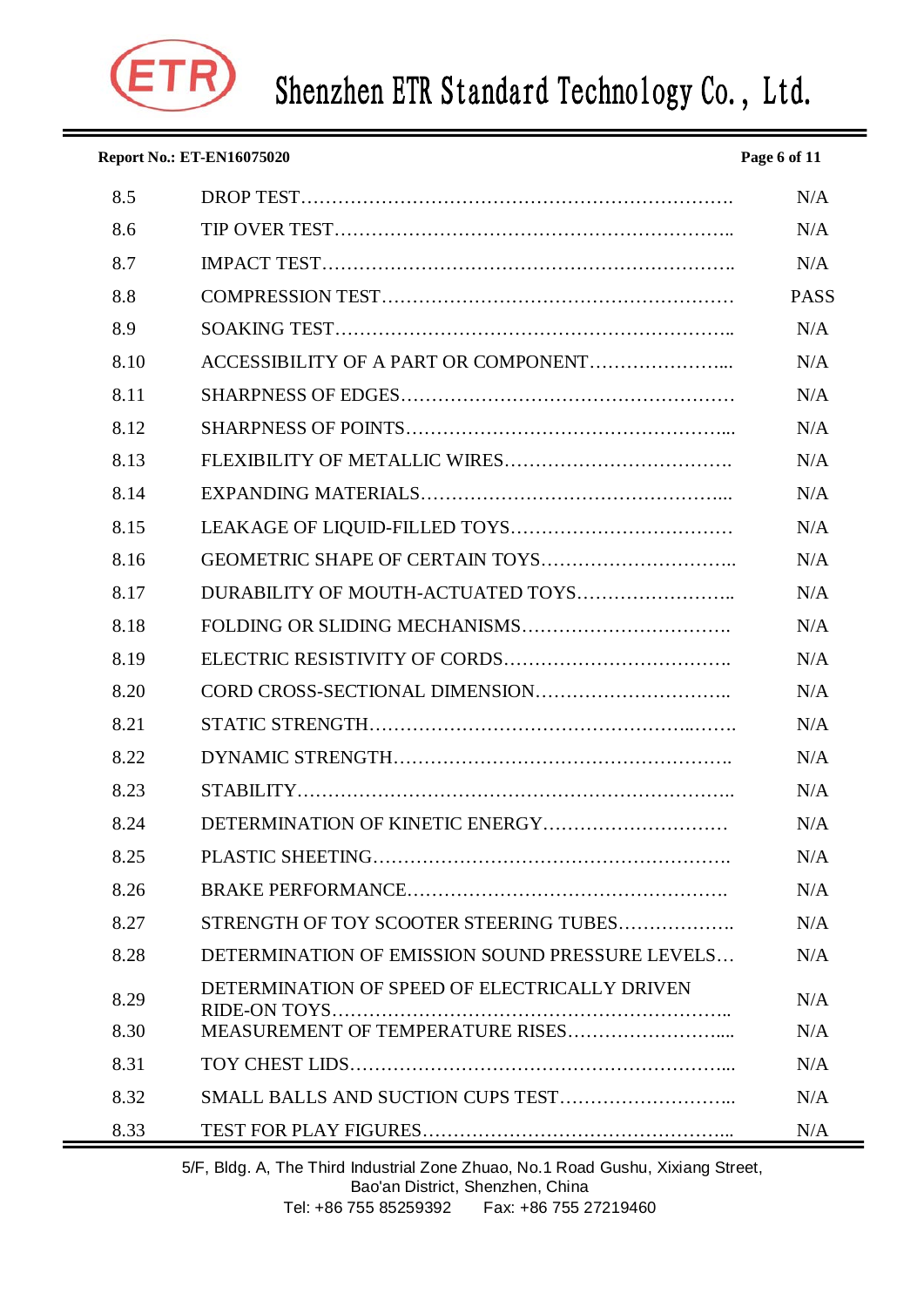

| <b>Report No.: ET-EN16075020</b><br>Page 7 of 11 |      |                                               |     |  |
|--------------------------------------------------|------|-----------------------------------------------|-----|--|
|                                                  | 8.34 |                                               | N/A |  |
|                                                  | 8.35 |                                               | N/A |  |
|                                                  | 8.36 |                                               | N/A |  |
|                                                  | 8.37 |                                               | N/A |  |
|                                                  | 8.38 |                                               | N/A |  |
|                                                  | 8.39 |                                               | N/A |  |
|                                                  | 8.40 | LENGTH OF CORDS, CHAINS AND ELECTRICAL CABLES | N/A |  |
|                                                  |      |                                               |     |  |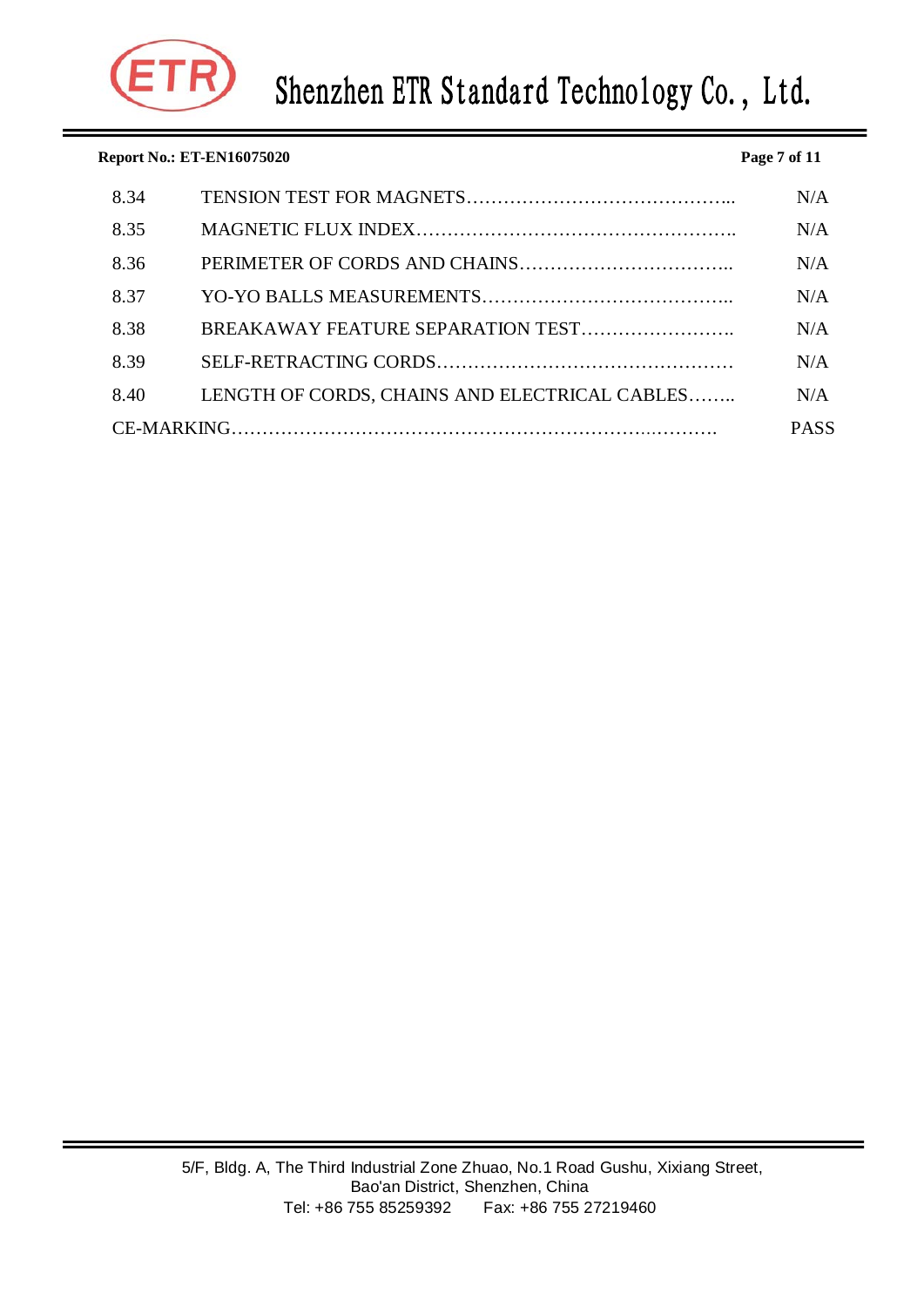#### **Report No.: ET-EN16075020 Page 8 of 11**

#### **(** Ⅱ **) FLAMMABILITY**

### AS PER EUROPEAN STANDARD ON SAFETY OF TOYS EN71 PART 2: 2011+A1: 2014.

| <b>CLAUSE</b> | <b>TESTING ITEMS</b>                                                        | <b>ASSESSMENT</b> |
|---------------|-----------------------------------------------------------------------------|-------------------|
| 4.1           | <b>GENERAL</b>                                                              | <b>PASS</b>       |
| 4.2           | TOYS TO BE WORN ON THE HEAD                                                 | N/A               |
| 4.3           | TOY DISGUISE COSTUMES AND TOYS INTENDED<br>TO<br>BE WORN BY A CHILD IN PLAY | N/A               |
| 4.4           | TOYS INTENDED TO BE ENTERED BY A CHILD                                      | N/A               |
| 4.5           | SOFT FILLED TOYS WITH A PILED OR TEXTILE<br><b>SURFACE</b>                  | N/A               |

The following materials shall not be present in the manufacture of toys:

- --- Celluloid (cellulose nitrate),except when used in varnish, paint or glue, or in balls of the type used for table tennis or similar games, and materials with the same behaviour in fire as celluloid. Specific materials to which the test flame is applied in order to check compliance of the toy with requirements in 4.2 to 4.5 are considered to comply with this requirement if the toy meets its appropriate requirements in 4.2 to 4.5;
- --- Materials with a piled surface which produce surface flash on the approach of a flame. Piled surfaces showing no momentary area of flame over the area of the piled surface remote from the test flame are considered to meet this requirement;
- --- Highly flammable solids.

In addition, toys shall not contain flammable gases, highly flammable liquids, flammable liquids, flammable gels except as provided for below:

- --- Flammable liquids, flammable gels and preparations supplied in sealed containers having a maximum volume of 15 ml per container;
- --- Highly flammable liquids and flammable liquids being entirely retained within a porous material in capillary channels of writing instruments;
- --- Flammable liquids with a viscosity greater than  $260 \times 10^{-6}$  m<sup>2</sup>/s corresponding to a flow time of more than 38 s when determined in accordance with EN ISO 2431 using cup No.6;
- --- Highly flammable liquids contained in toys covered in EN 71-5.
- NOTE: Different legal requirements may exist in non-EU countries.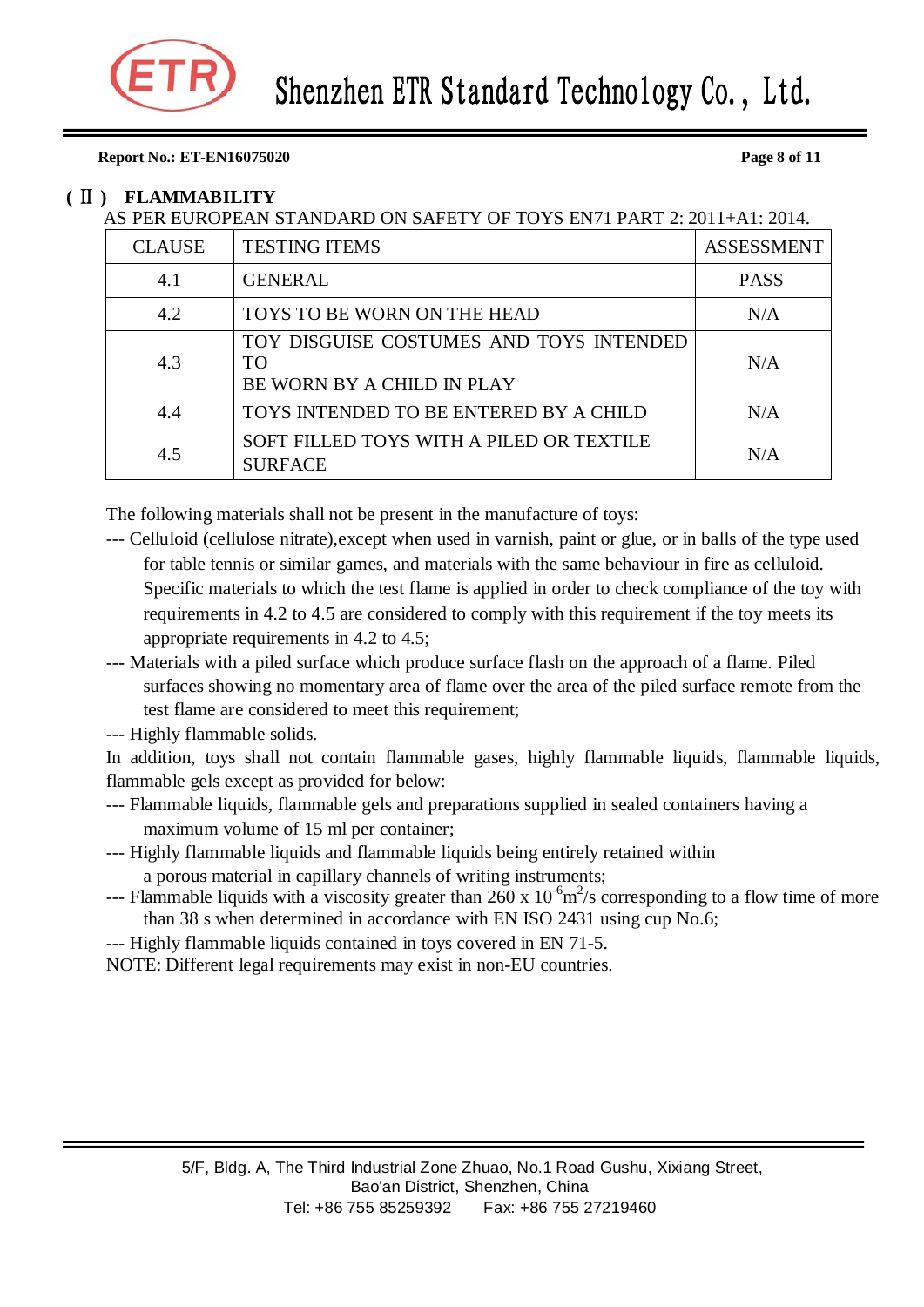

#### **Report No.: ET-EN16075020 Page 9 of 11**

#### **(** Ⅲ **) MIGRATION OF CERTAIN ELEMENT**

AS PER EUROPEAN STANDARD ON SAFETY OF TOYS EN71 PART 3:2013+A1: 2014, ONLY FOR TOYS AND PARTS OF TOYS WHICH DUE TO THEIR FUNCTION OR IN FORESEEABLE BEHAVIOR CAN BE SWALLOWED OR ON WHICH IT WILL BE SUCKED OR LICKED.

### **TESTS CONDUCTED: TESTING ITEMS ASSESSMENT** (1) Silicone body PASS (2) hairpiece PASS (3) Eyes PASS (4) Lips PASS (5) Fake nail tablets PASS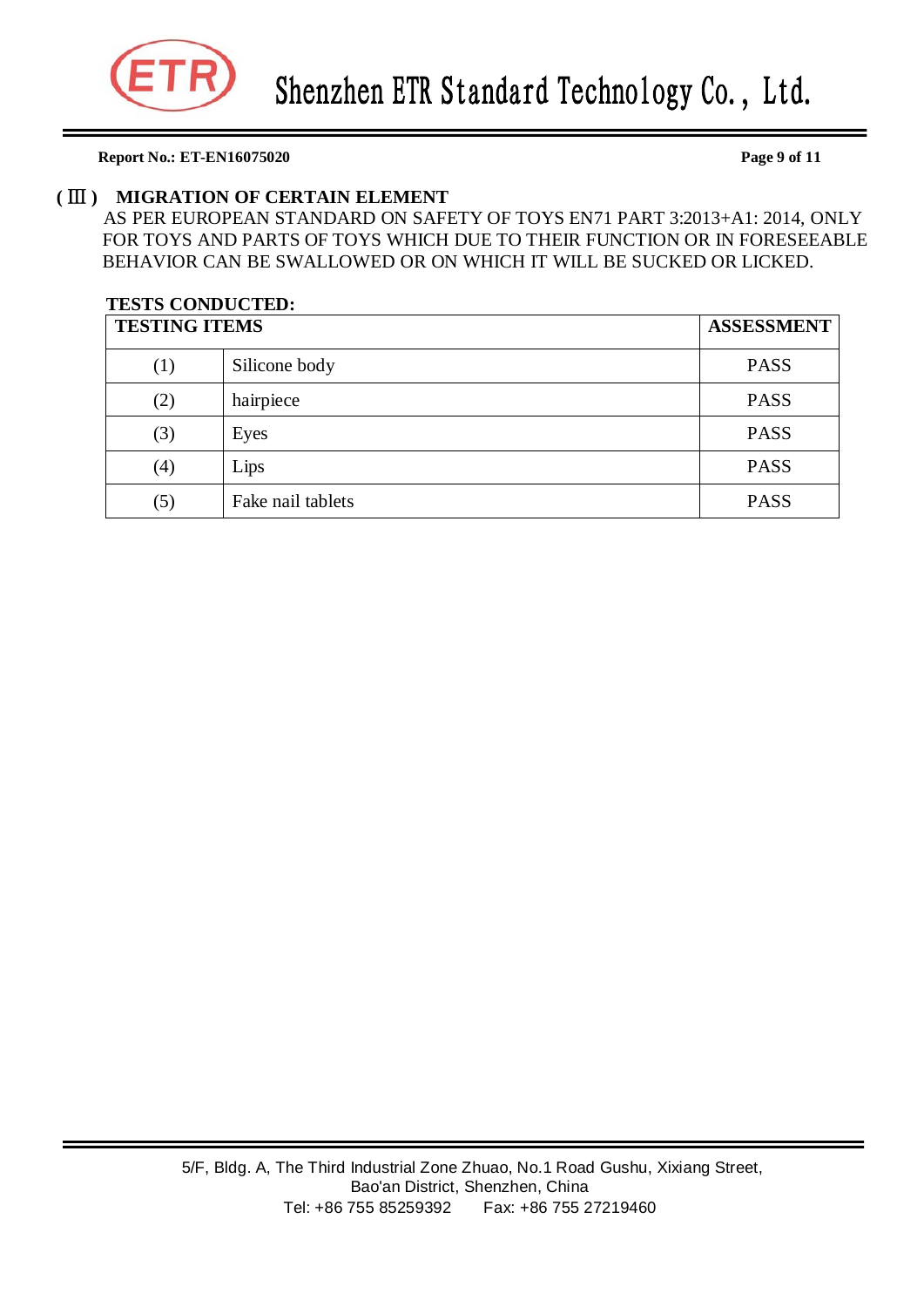

#### **Report No.: ET-EN16075020 Page 10 of 11**

### **Result in mg/kg**

In dry, brittle, powder-like or pliable toy material, the migration limits for toys or components of toys, shall not be exceeded:

| Element        | (1)      | (2)      | (3)      | (4)     | (5)      | Limit (mg/kg) |
|----------------|----------|----------|----------|---------|----------|---------------|
| Aluminium      | < 100    | < 100    | < 100    | < 100   | < 100    | 5625          |
| Antimony       | $\leq$ 1 | <1       | $\leq$ 1 | <1      | $\leq$ 1 | 45            |
| Arsenic        | < 0.01   | < 0.01   | < 0.01   | < 0.01  | < 0.01   | 3.8           |
| <b>Barium</b>  | < 100    | < 100    | < 100    | < 100   | < 100    | 4500          |
| Boron          | <10      | <10      | <10      | <10     | <10      | 1200          |
| Cadmium        | < 0.01   | < 0.01   | < 0.01   | < 0.01  | < 0.01   | 1.3           |
| Chromium (III) | < 0.1    | < 0.1    | < 0.1    | < 0.1   | < 0.1    | 37.5          |
| Chromium (VI)  | < 0.001  | < 0.001  | < 0.001  | < 0.001 | < 0.001  | 0.02          |
| Cobalt         | < 0.1    | < 0.1    | < 0.1    | < 0.1   | < 0.1    | 10.5          |
| Copper         | $<$ 10   | $<$ 10   | $<$ 10   | <10     | $<$ 10   | 622.5         |
| Lead           | $\leq$ 1 | $\leq$ 1 | <1       | <1      | $\leq$ 1 | 13.5          |
| Manganese      | <10      | <10      | <10      | $<$ 10  | <10      | 1200          |
| Mercury        | < 0.01   | < 0.01   | < 0.01   | < 0.01  | < 0.01   | 7.5           |
| Nickel         | < 0.1    | < 0.1    | < 0.1    | < 0.1   | < 0.1    | 75            |
| Selenium       | < 0.1    | < 0.1    | < 0.1    | < 0.1   | < 0.1    | 37.5          |
| Strontium      | < 100    | < 100    | < 100    | < 100   | < 100    | 4500          |
| Tin            | < 100    | < 100    | < 100    | < 100   | < 100    | 15000         |
| Organic tin    | < 0.01   | < 0.01   | < 0.01   | < 0.01  | < 0.01   | 0.9           |
| Zinc           | < 100    | < 100    | < 100    | < 100   | < 100    | 3750          |

#### **Remark:**  $\lt$  = Less than

" N/A " means " Not applicable. "

The analytical results were not adjusted by subtracting the analytical correction. Heavy Metal Element Analysis was performed by Inductively Coupled Plasma Spectrometry. Only applicable clauses were shown.